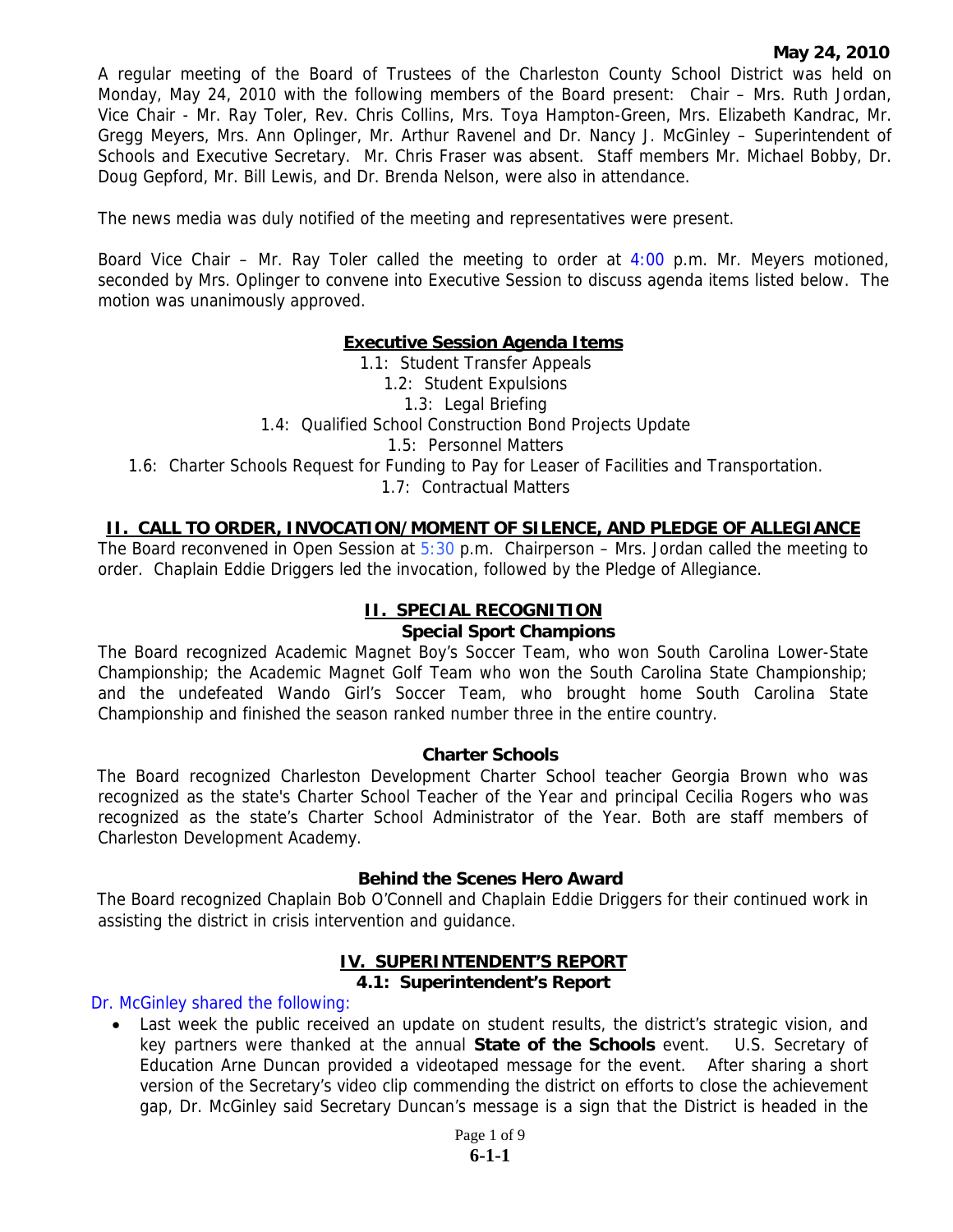right direction. The District needs to improve the achievement gap, high school performance and the District is focusing on the right strategic priorities.

- When the Board meets again, students will be gone for the summer. In two weeks the Board will receive a full recap of the school year, and while reflecting on the 2010 school year and looking forward to next year, one major challenge will be the 2011 budget. Dr. McGinley said she could not stress how difficult this (2011) budget would be, with a possible \$30 million dollar deficit. Over the next five weeks, staff will work with the Board to pass a budget that will protect schools and students as much as possible.
- Whether on the general operating or capital fronts, staff will continue to invest in projects that ensure student achievement and safety first. Last week staff met with Charleston Progressive and Sullivan's Island parents to discuss seismic relocations and rebuilding plans. This week staff will meet with James Simons and Memminger parents. A meeting is also scheduled on June 7 to meet with Buist parents. The goal is to update parents on the relocation process, answer questions, and jot down suggestions and questions so that the district's project plan could be as clear as accommodating as possible.
- The Superintendent also reported that CCSD lost two members of its family last Sunday. Jaq'coy Garrett, a 14-year old student at Lincoln Middle-High School, and Mark Cobb, Executive Director of Facility Services, both lost their lives on Sunday in separate incidents. Jaq'coy's funeral was held this past Sunday. The District's crisis team and Dr. Commodore were thanked for their strong leadership at Lincoln during this difficult time. Mr. Cobb's funeral was held on Wednesday. He was an icon and his passing leaves a huge void. The District will honor Mark's legacy by remembering and learning from the 20-year example of excellence that he set. A memorial service will be held to remember Mr. Cobb on June  $15<sup>th</sup>$  in conjunction with a statewide facilities event. Additional information on how board members could participate will be provided in the near future. She closed by saying her thoughts and prayers go out to the families and friends of Mark Cobb and Jaq'coy Garrett.

# **V. VISITORS, PUBLIC COMMUNICATIONS**

## **5.1: Visitors, Public Communications**

- 1. Lt. Michael A. Breedlove highlighted the ROTC Civil Air Patrol Unit at Gregg Mathis Charter School and its partnership with local aeronautics and construction programs.
- 2. Mr. Edwin Gardner expressed concerns about the Board's recent vote on seismic issues. Mr. Gardner said the geographic location most likely to be impacted by an earthquake in Charleston would probably be closer to the fault line that runs from Summerville to Hollywood. He suggested the Board adhere to FEMA guidelines and data outlined in the Virginia Tech report which shows which schools are likely to be most vulnerable.
- 3. Mr. Charles Boyd highlighted the Basketball Team at Gregg Mathis Charter School.
- 4. Ms. Audrey Mack, Ms. Ramona Allen, and Mr. James Robinson expressed concerns regarding relocation of  $6<sup>th</sup>$  grade class and possibly some  $5<sup>th</sup>$  grade students from Frierson Elementary to Haut Gap Middle and the negative impact it would have on a school already struggling with low enrollment. Ms. Allen also mentioned the Rural School Covenant which she said was designed to increase enrollment at Frierson Elementary.
- 5. Mr. Frank Dirks urged the Board to allow parents to be key stakeholders in the relocation/rebuilding efforts.
- 6. Ms. Leigh Brandenburg expressed concerns on behalf of a small group of Buist teachers. She read a letter questioning the relocation plans for Buist while Chicora and St. Andrews Elementary facilities are also seismically challenged. She suggested Buist teachers might be more willing to pack their classrooms if the District had a well-thought-out plan.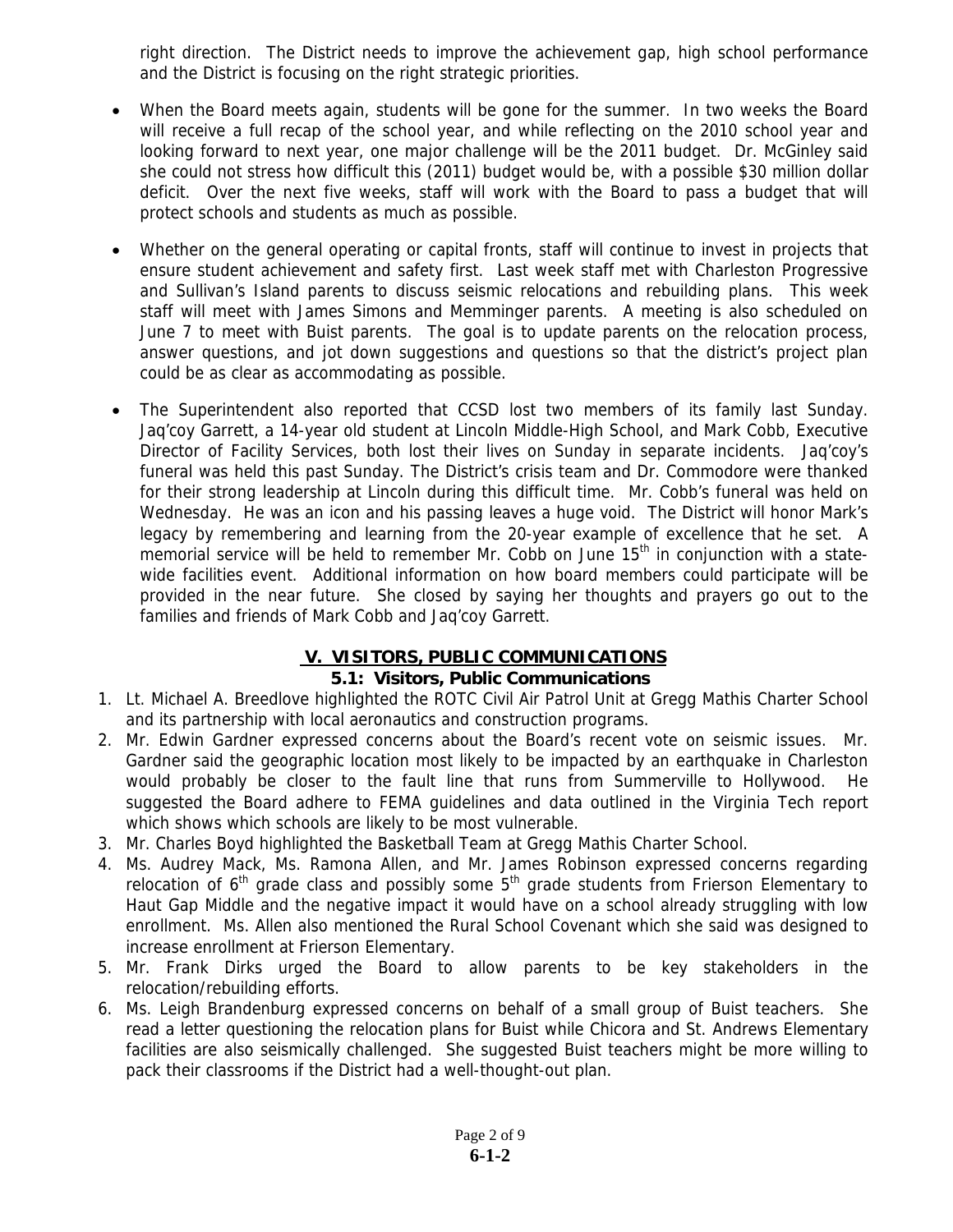- 7. Ms. Julie Fenimore spoke on behalf of the Charleston Symphony Orchestra Education Committee. She commended the Board for its continued support for the Music Education. She also announced the distribution of \$16,440 merit based scholarships to CCSD students.
- 8. Mr. Jack Richardson, a new Gregg Mathis Charter Board member, announced Gregg Mathis' recent achievement of its Youth Build Program status. He also shared information on graduates and the school's use of the Home Builder's curriculum and business partners.
- 9. Mr. Joseph Green, Leroy Connors and Rev. Alma Dungee urged the Board to support agenda items for Charleston Charter of Math & Science—Renovation of Rivers and request for mobile units at Rivers.
- 10. Ms. Rebecca McKee presented copies of a parent survey initiated by the School Improvement Council at Buist Academy which showed the majority of survey participants opposed the move to Wando South. She said distance is the main reason and a number of students would most likely transfer to another school.

## **XI. APPROVAL OF MINUTES/EXECUTIVE SESSION AGENDA ITEM**

Mr. Toler motioned, seconded by Mr. Meyers approval of the Open and Executive Session minutes of May 10, 2010. The motion was approved 8-0.

Mrs. Kandrac suggested the following revisions:

**May 4, 2010** – Page 6.1-4A – Student Transfer discussion about the option not being a good solution – Mrs. Kandrac requested the video be reviewed to verify Mrs. Jordan's response to her comment about Mrs. Green abstaining from the vote which the minutes stated that Mrs. Jordan asked her to abstain from personal attacks and speak to the issue. She said what actually happened was that she was threatened. Also Mrs. Kandrac said the notes did not mention who seconded the motion for agenda item 6.1-5A, although she was uncertain if a second was required for Mr. Ravenel's request for unanimous consent. She further stated that while she didn't believe it was required, it should be included if required.

**May 10, 2010** – Mrs. Kandrac referred to page #5 during the discussion of student transfer appeals. Mrs. Kandrac said what she actually said was that she voted to approve all transfer requests per the parent or guardian's request.

Mrs. Jordan requested Mrs. Kandrac notify Mrs. Stoney of corrections for the Board minutes in advance of the meeting.

# **6.2: Motions of Executive Session of May 24, 2010**

The Board approved the following motions that were made in Executive Session:

**1.1: Student Transfer Appeals** – The Board approved student transfers A, D, F, G, H, I, J, K, L, M and N; student transfer appeals B, C, & E were approved, pending availability of space; student transfer appeals O and P were denied. The vote was 8-0.

**1.2: Student Expulsion Appeals** – The Board approved two appeals heard earlier by a Board committee. They were heard Monday, May 17, 2010 as indicated below. The motion was approved 8-0.

- 1. The Board approved a motion to uphold District 10 Constituent Board's expulsion decision, allowing student to apply for re-admission in fall 2010 through the District 10 Constituent Board or Office of Student Placement.
- 2. The Board approved a motion to uphold District 4 Constituent Board's expulsion decision. The Office of Student Placement will determine if the student is to be placed at a school or Jenkins Academy during fall 2010.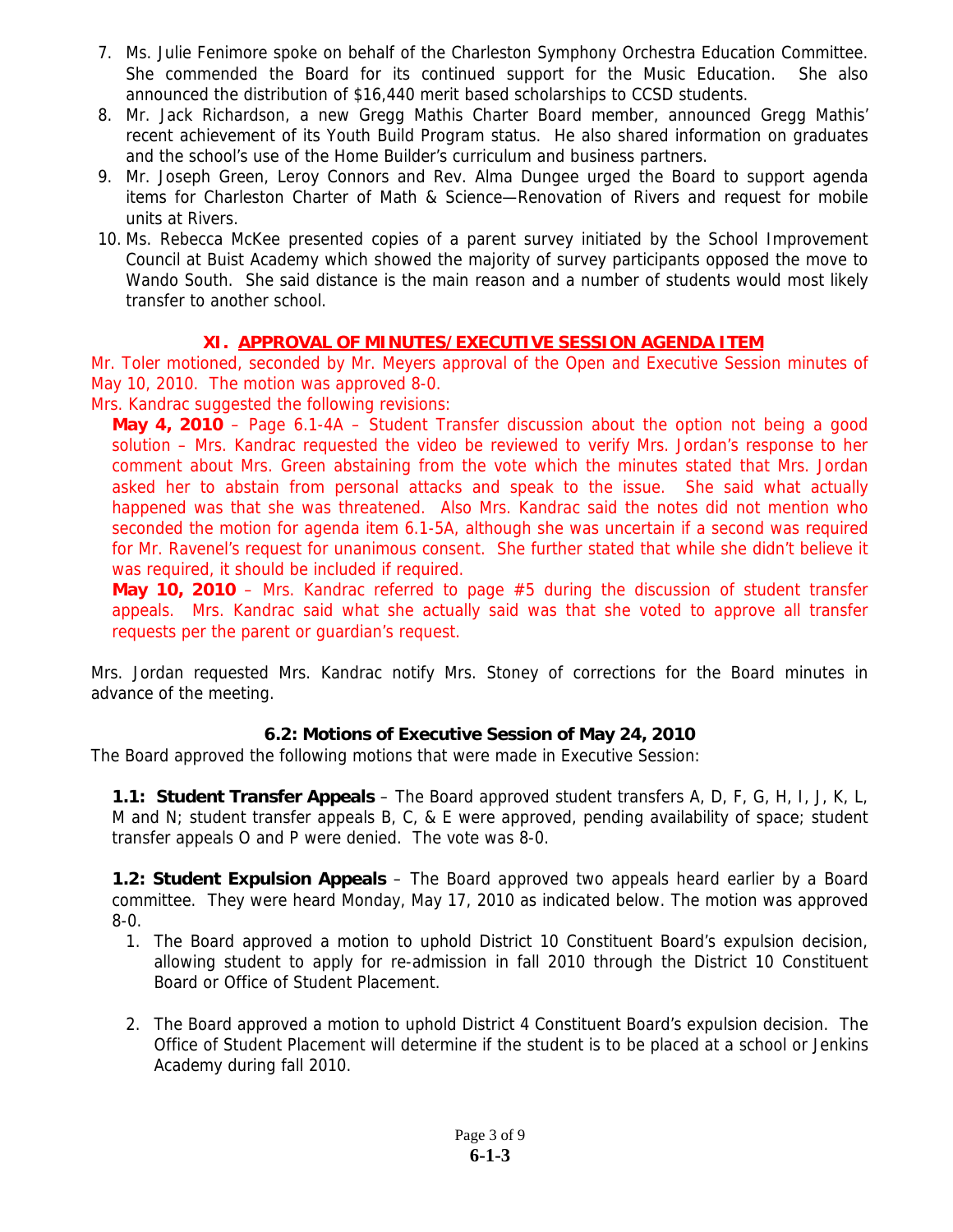**1.3: Legal Briefing -** General Counsel provided a legal briefing for the Board in Executive Session. No action was taken.

**1.4: Qualified School Construction Bond Projects -** The Board received information on Qualified School Bond Projects in Executive Session. No action was taken.

**1.5: Personnel Matters -** The Board discussed personnel matters in Executive Session. The Board approved a recommendation to allow an employee to run for public office. The motion was approved 7-1 (Kandrac opposed).

**1.6: Charter School Request for Funding to Pay for Lease for Facilities and Transportation -** The Board approved a recommendation to not to approve additional funding out of the District's General Operating Fund for the purpose of fulfilling requests from charter schools for lease cost for facilities as well as costs for student transportation. The motion was approved 6- 2 (Kandrac and Ravenel opposed).

## **1.7: Contractual Matters**

- **A. Rivers Project #5648 Charleston Charter School for Math and Science** The Board approved a recommendation authorizing staff to proceed with installation of additional mobile classrooms for Charleston Charter School for Math and Science for the 2010-2011 school year, not to exceed \$450,000. The funding source is 2005-2009 Capital Improvement Rivers School project #5648. The motion was approved 6-2 (Collins and Jordan opposed).
- **B.** The Board approved a recommendation to award the Child & Family Development Center Project at the Mary Ford Campus to Internal Public Works. The funding source is BAN Funding which was approved by the Board March 22, 2010 in the amount of \$350,000.00.

## **6.3: Financial Minutes of May 10, 2010**

Mr. Toler motioned, seconded by Mr. Meyers approval of the financial minutes of May 10, 2010, 2010. The motion was approved 8-0.

## **VII: MANAGEMENT REPORT**

### **7.1: SWMBE Quarterly Update**

The Board received the 2010 SWMBE 3<sup>rd</sup> Quarter Report as information. Mr. Bobby said the district has a strong commitment to support action to include SWMBE as much as possible. The involvement of SWMBE for construction and non-construction projects is 30%.

### **7.2: Capital Projects Report**

The Board received the 2010 Capital Projects Report as information. Mr. Bobby mentioned upcoming summer projects that will be funded by Qualified School Construction Bonds at Stall, Birney, Midland Park and Septima Clark Academy.

### **7.3: GOF Financial Report**

The Board received the GOF Financial Report as information. Mr. Michael Bobby said the report reflects everything that has been done through March 2010. This year was different with over \$9 million in state cuts. The district managed to balance out most cuts with no new staff reductions and voluntary furlough for twelve (12) month staff (only), protecting programs and staff at building level. In regards to Revenues, Mr. Bobby said the Ad Valorem collections and valuation are declining at approximately \$4,100,000 less than budgeted. However, delinquent collections have been done and the total amount has increased by \$4,200,000 more than what was budgeted. In regards to Expenditures, Mr. Bobby shared the following: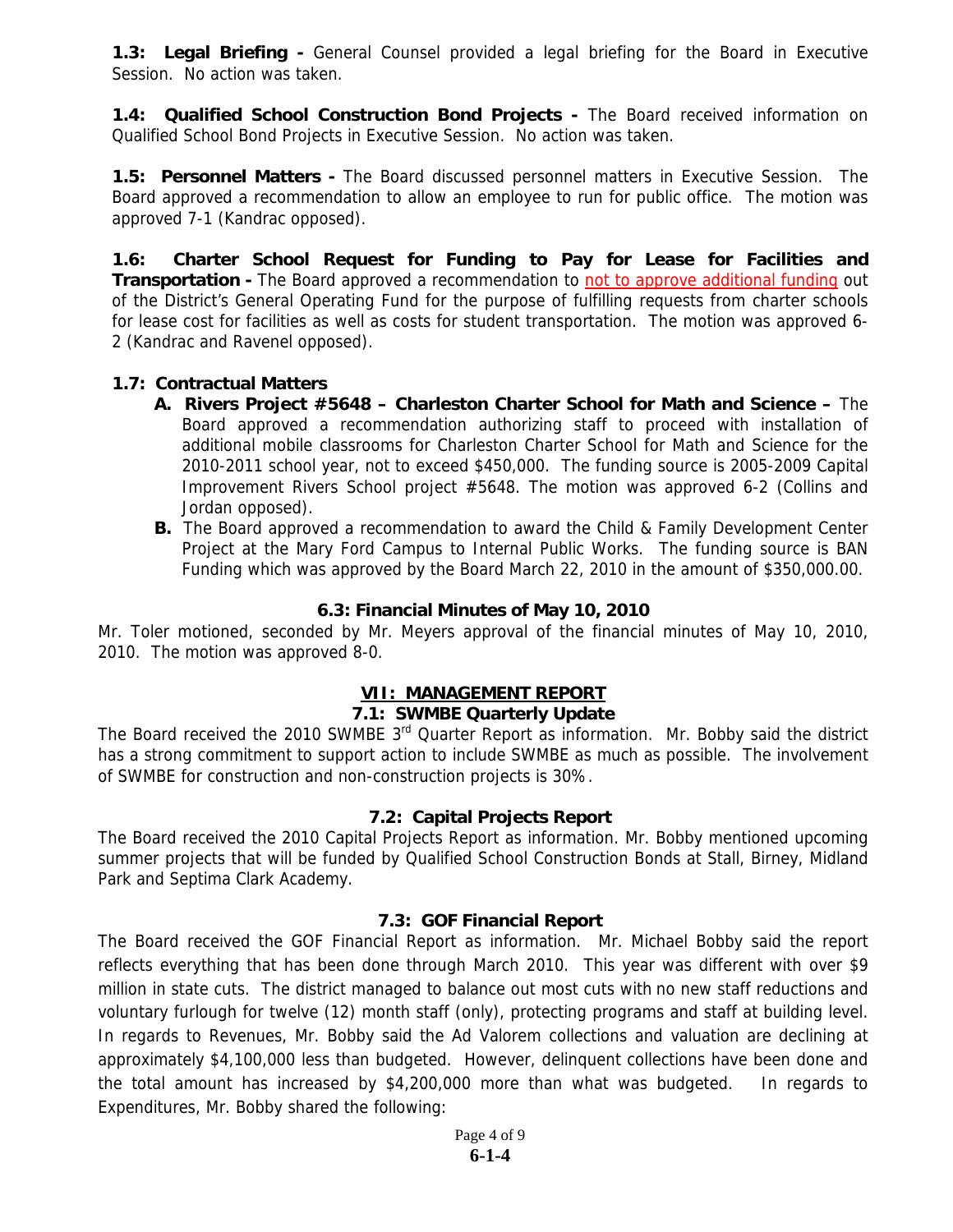- Salaries Project savings of \$2,600,000 (reduced expenditures) This is in addition to lapse salary reductions included in budget of 1.5%;
- **Employee Benefits Project savings of \$38,801;**
- Purchased Services Project savings of  $$525,054$ ;
- Supplies and Materials Project added expenditures of \$24,208 (due to utilities);
- Capital Project added expenditure of \$124,776 (due to Baxter Patrick, St. Johns Foundation buy-out);
- Other -Tax Anticipation Note interest savings \$2,800,000 (Note: Interest earned on revenue side was decreased by \$575,000);
- Transfers Charters Reduction \$3,200,000 (Due to EFA reductions); and
- Reserves Personnel and program reserves depleted (final overage to be determined at year end).

## \$321,322,883 - Adopted Budget for FY 2010

| <b>Revenue Reductions</b>              |             | <b>Revenue Increases</b>                         |             |
|----------------------------------------|-------------|--------------------------------------------------|-------------|
| <b>Ad Valorem taxes</b>                |             | \$4,128,286 Delinquent taxes                     | \$4,244,685 |
| <b>Interest on Investments</b>         |             | <b>EIA Teacher</b><br>570,000Salary/Fringe       | 381,019     |
| School bus driver salary               | 373,679     |                                                  |             |
| Fringe benefit - employer              | 115,558     |                                                  |             |
| Retiree insurance                      | 219,058     |                                                  |             |
| <b>EFA Revenue</b>                     | 9,907,288   |                                                  |             |
| Sales tax - Tier III                   | 213,278     |                                                  |             |
|                                        |             | \$10,632,041 projected<br>shortfall in revenue   |             |
| <b>Expenditure Under Budget</b>        |             | <b>Expenditure Over Budget</b>                   |             |
| <b>Salaries</b>                        | \$2,641,940 | <b>Supplement/Payout Salaries</b>                | \$170,773   |
| Health premiums                        | 159,571     | Workers' comp - medical                          | 146,250     |
| <b>Employee Retirement</b>             | 232,303     | Workers' comp - TTD                              | 435,000     |
| <b>Social Security</b>                 | 135,027     | Property insurance                               | 144,045     |
| <b>Workers' Comp-legal settlements</b> | 181,250     | Electric & gas                                   | 246,635     |
| Instructional services                 | 133,630     | Improvements other than Bldgs                    | 125,983     |
| Supply accounts                        | 123,870     |                                                  |             |
| Interest expense                       | 1,345,195   |                                                  |             |
| Other Obj/Sequestered funds            | 1,356,842   |                                                  |             |
| Charter schools                        | 3,223,096   |                                                  |             |
|                                        |             | \$9,005,183 projected surplus in<br>expenditures |             |

The district was able to weather the 2010 storm fairly well and the district has a good fund balance going into 2011 school year.

Mrs. Green and Mr. Ravenel commended staff on the proposed budget which does not increase taxes, GOF or Capital. Mr. Bobby responded to Mrs. Green's comment about a step increase for teachers indicating that although the step increase is included on the assumption page, he was not sure the district would be able to maintain that going forward.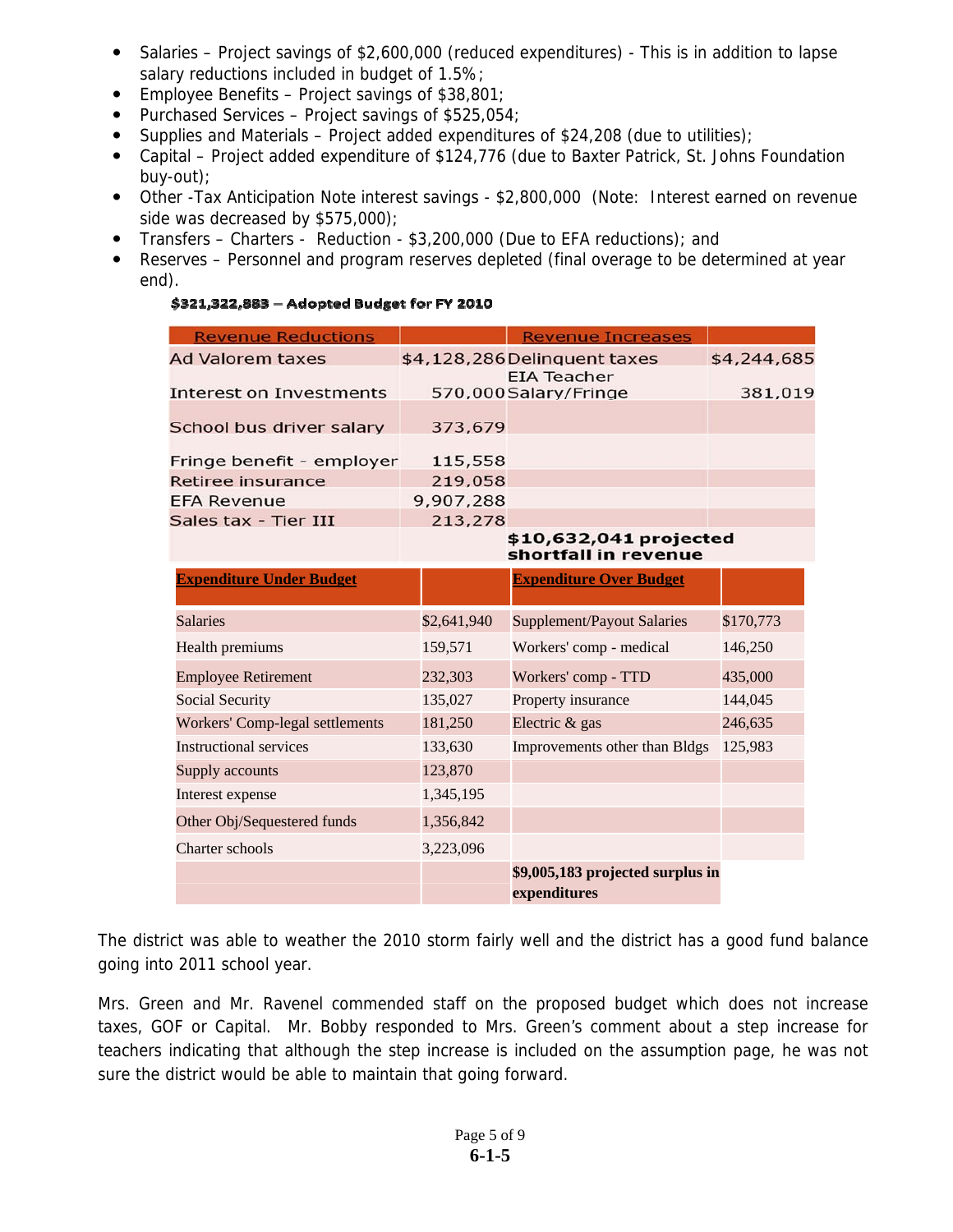# **VIII: CHARLESTON ACHIEVING EXCELLENCE UPDATE**

# **8.1: Burns Elementary School Reconstruction Plan – Dr. James Winbush**

Dr. James Winbush presented information to the Board on the Reconstruction Plan for Burns Elementary. A summary of his presentation is shown below. He said there is no magic trick for improving student achievement at Burns. The plan requires hard work and commitment.

- April 2010, Dr. McGinley made decision to reconstitute Burns Elementary.
- Reconstitution based on school performance, AYP data, school report card
- All teachers and classified employees had to reapply for positions
- Burns Elementary placed in Charleston Innovative Learning Community (CILC)
- New principal hired
- Advertising campaign and recruiting event for hiring new teachers for Burns
- Support the new principal's vision and plan
- **Provide extended resources:** 
	- $\triangleright$  Professional development Explicit Direct Instruction (EDI) Classroom Data Analysis Classroom Management Differentiation of Instruction Single-Gender Strategies Thinking Maps Everyday Math

**School Improvement Grant** - Possible Initiatives:

- Single gender classrooms in grades  $3 5$
- Extended day/extended year
- Revised discipline plan
- Reduced class size
- Additional support (IRT's, parent advocate, etc.)

Dr. Winbush concluded his presentation by saying: "I believe that if these initiatives are implemented, we would definitely see an improved Burns Elementary School".

Rev. Collins commended Dr. Winbush on the work he did at Baptist Hill High. He urged staff to closely monitor progress at Burns Elementary and requested a copy of the Burns presentation. Rev. Collins asked Dr. Winbush to make every effort to encourage parental participation. Mr. Meyers also said he would like to see assessment info earlier so the Board could see the results of the program. Mrs. Jordan spoke of a recent CNN presentation featuring U.S. Secretary of Education Arne Duncan and Chicago Schools in which school closure and reconstitution did not work. She said since Dr. Winbush will be working with schools that have collapsed, she too would like to see the data measured earlier. She said she expects results because students should be able to read when they graduate from Burns. She said the Board would support initiatives with policies.

Mrs. Kandrac commented that while students spend 7½ hours in school, the remainder of their time in their homes or wherever they are living and it could be in a car. However, the up-bringing and the child's family life background ultimately determines more than anything whether the child will be a success in school. Mrs. Kandrac went on to say a lot of the reasons why she would not support the 0-3 program and what's being done in the Harlem Children's Zone is because the more school districts or someone else take care of these kids, the worst it gets. She know families that have been through this don't need to do anything except stay home, smoke more crack and have more babies, and that's her experience coming from Newark.

Mrs. Jordan said she disagreed with Mrs. Kandrac because she sees the results. She said she believes all children could be successful and learn. She further stated that she would not serve on a Board if she did not believe in public education, child development, head start, pre kindergarten or if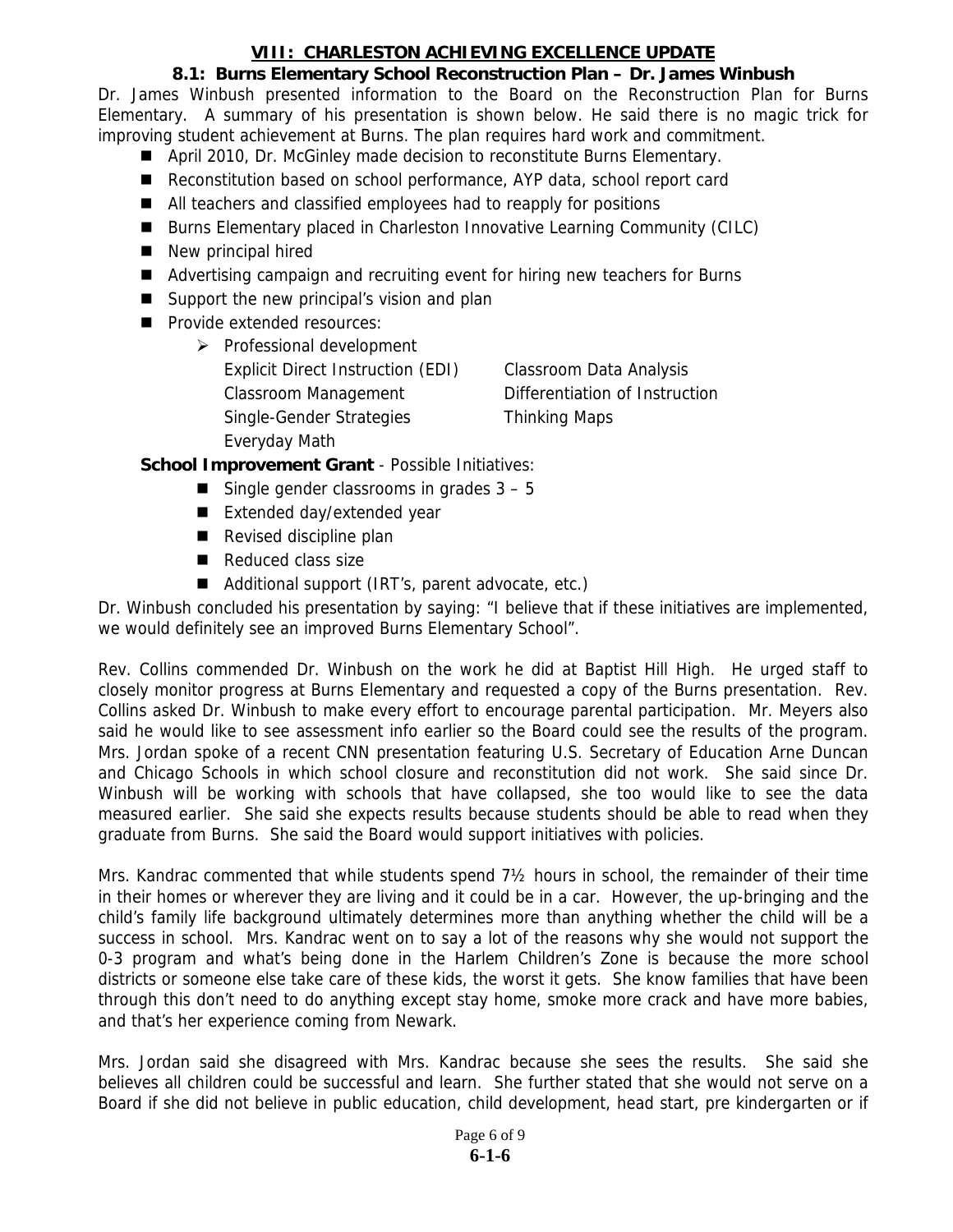she didn't care about kids from the womb through high school education. She sees the hard work of teachers. Her goal is the success of 44,000 students. But she will not give up on those that may fall a little short. She said extra duty for extra pay covers initiatives to help students be successful.

Dr. McGinley also said she wanted to go on record refuting the following points:

- the district is making a difference, the number of schools making AYP has increased from 20 to 51 this year;
- There are more excellent schools:
- There are fewer at-risk schools;
- 47% of CCSD students attend schools that are rated Excellent
- If students in CCSD schools need help, efforts will be made to mobilize the community to give students the extra help that is needed;
- It is not believed that the vast majority of poor people are smoking crack or doing the types of things Mrs. Kandrac mentioned;
- Dr. McGinley said she totally refute that and there are many families struggling, working hourly jobs to keep their children in school and keep them on track and the district will do the best job it can providing expanded early childhood education so children will come to kindergarten on a level playing field because that's not what is happening right now.

Mrs. Kandrac said she needed to clarify something, Dr. Janet Rose said twice, possibly on May 17<sup>th</sup> and it could also be verified by Dr. Jim Rex, state superintendent, that the standards have been lowered. That's why there are fewer No Child Left Behind schools, schools that are not failing and more students attending Excellent rated schools and everyone thinks the district is doing better. Also in October 2003, the previous Superintendent came in and said that all students in CCSD should be reading by 2006. The Federal Government said by 2014 all students should be reading at grade level. She added that the Federal Government revised that to say 2020.

## **IX**. **POTENTIAL CONSENT AGENDA ITEMS**

**9.1: Approval of Expenditures for Laura Brown Special Board Funds for 2009-2010 –** A recommendation to approve Laura Brown Special allocations. - Mrs. Oplinger motioned, seconded by Mr. Meyers to approve allocations for the Laura Brown Special Board Funds for 2009-2010 shown below. The motion was approved 8-0.

- DECA (Stall) \$1,475.00
- DECA (Wando) \$9,069.97
- First Robotics \$1,243.00
- Skills USA \$7,900.00
- Scholastic Writing Awards  $(SOA) $11,400.00$
- National History Day (Moultrie) \$3,400.00 **Total - \$35,487.97**

**9.2: First Reading – FY2011 Budget –** A recommendation to approve the First Reading of the FY2011 Budget - Mr. Bobby presented the FY2011 budget for approval. The purpose of the budget is to allocate resources to support goals, key strategies, and initiatives of the district. CCSD's budget is in five parts (GOF, EIA, Food Service, Debt Service and Special Revenue). One part impacts another. He urged the Board to consider local Legislation (bill) being discussed in Columbia which will determine if Capital funds could be used for General Operating funds for short term situations to help with operating expenses during difficult times.

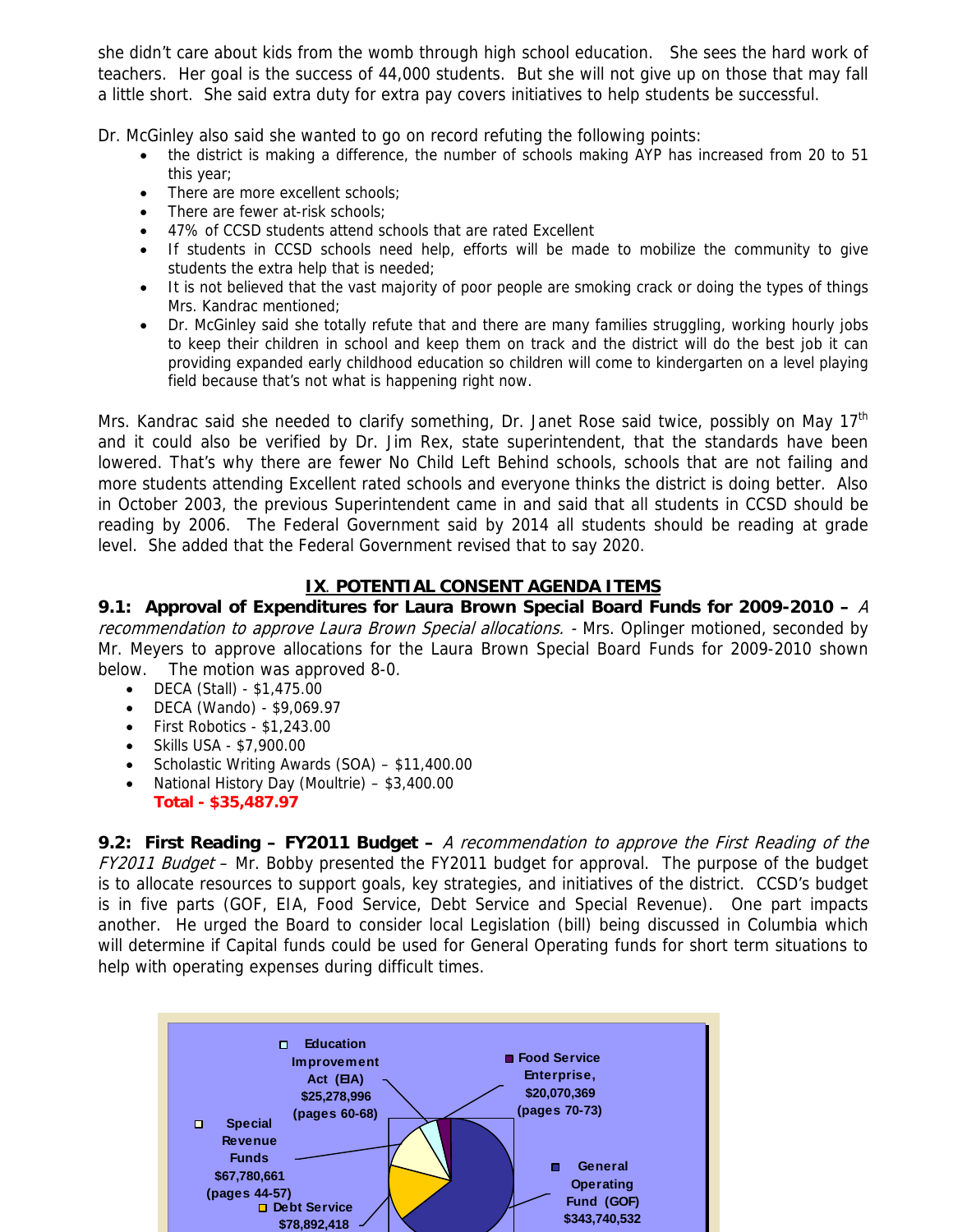**9.3: James Island Charter High School – LS3P Design Consultant Agreement -** A request to approve the Design Consultant fee of \$190,948. The funding source is FCO funds. Mrs. Oplinger motioned, seconded by Mr. Meyers approval of the recommendation to approve the Design Consultant Fee for James Island Charter High School. The motion was approved 8-0.

**9.4: New District 4 Stall High School – MB Kahn Construction Company Change Order #39 – Portable Stage –** A recommendation to approve Change Order #39. - Mrs. Oplinger motioned, seconded by Mr. Meyers approval of Change Order #39 in the amount of \$101,083. The funding source is 2005-2009 Capital Improvement New District 4 Stall High School project. The motion was approved 8-0.

**9.5: Renaming of Three CCSD Schools** – A recommendation to rename Alice Birney Middle School – Pinehurst Elementary (Grades 2-5); Old Stall High School – Northwoods Middle (Grades 6- 8); and Midland Park Elementary – Midland Park Primary (grades CD-1). – Mrs. Oplinger motioned, seconded by Mr. Meyers approval of the recommendation to rename the three schools shown above. The motion was approved 8-0.

During discussion, Mrs. Kandrac expressed concerns about the lack of community leaders on the committee and proposed names for two schools being renamed--Northwoods Middle and Pinehurst Elementary.

**9.6: ROTC Instructors Work Schedule Change for 2010-2011 –** The Board received the work schedule for ROTC Instructors as information. No action was taken

**9.7: Purchase of Read Well Materials –** A recommendation to purchase Read Well materials for at-risk and below average schools in kindergarten and first grade. The funding source is Title I Funds. The total amount is \$386,707. – Mrs. Oplinger motioned, seconded by Mr. Meyers approval of the recommendation to purchase Read Well materials. The motion was approved 8-0-1 (Mrs. Kandrac abstained).

During discussion, Mrs. Kandrac expressed concerns about voting for materials she has not seen.

**9.8: Reallocation of Fixed Cost of Ownership and Classroom Modernization Funds from Current Fiscal Year 2010 –** A recommendation to approve re-allocation of current Fixed Cost of Ownership/Classroom Modernization Capital funds. - Mrs. Oplinger motioned, seconded by Mr. Meyers approval of the recommendation re-allocating current Fixed Cost of Ownership/Classroom Modernization Capital Funds in the amount of \$1,100,000 from Media Center Upgrades budget to various capital and equipment projects (exhibit B) as well as \$600,000 from Fixed Cost of Ownership to fund advanced design work (exhibit C). The funding source is Capital Budget and Fixed Cost of Ownership/Classroom Modernization Funds. The motion was approved 8-0.

**9.9: Rivers Education Center – Project #5648 –** A recommendation to authorize staff to proceed with construction documents for the main project for seismic improvements, exterior restoration and core utilities. - Mr. Ravenel motioned, seconded by Mr. Meyers approval of the recommendation authorizing staff to proceed with construction documents for the Rivers Education